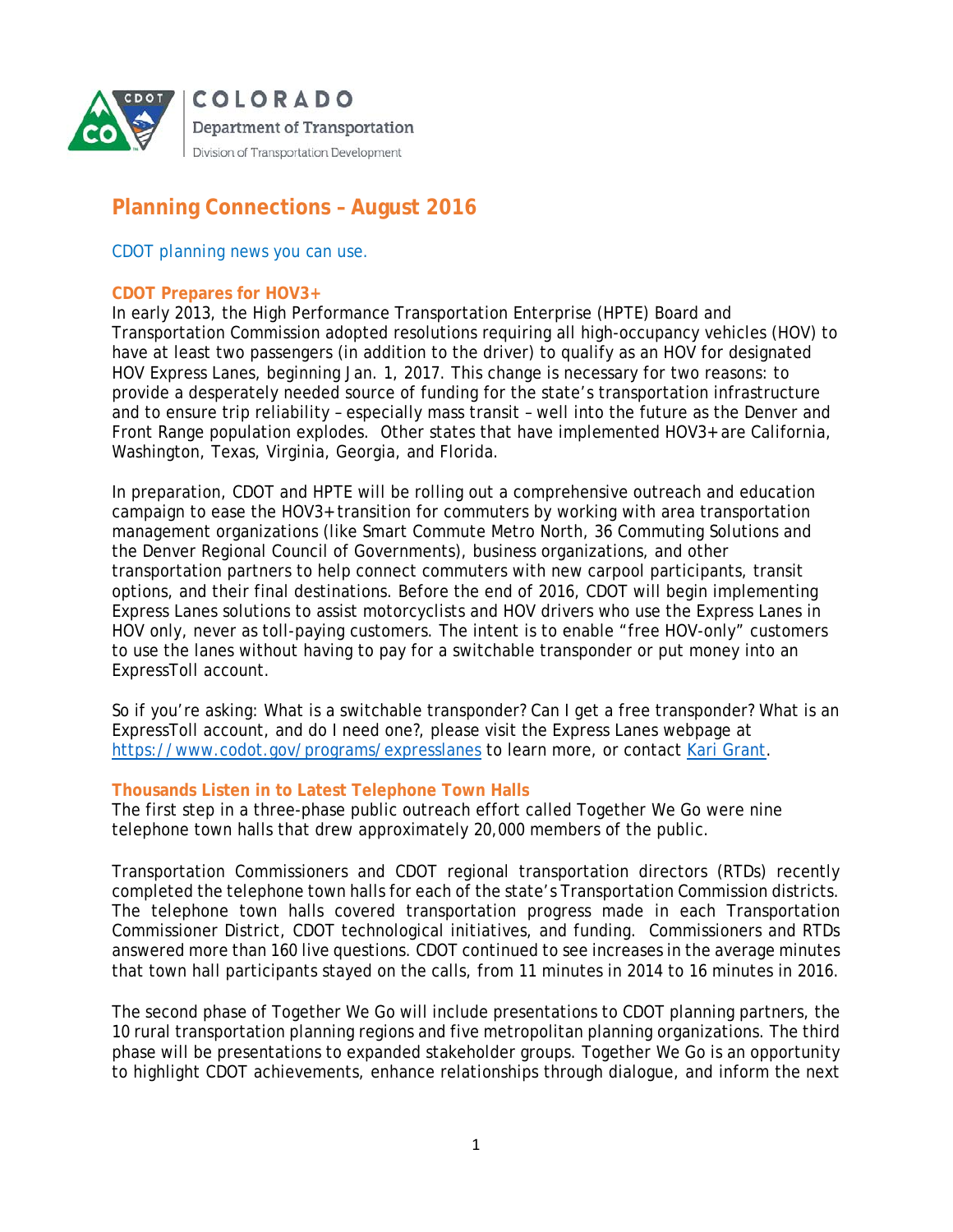statewide planning effort through an on-going annual conversation. Contact Aaron Willis for more information.

# **Adaptations for Climate Change Bring Agencies Together**

The transportation chapter of the Colorado Climate Plan outlines a number of strategies Colorado can implement to mitigate for and adapt to the effects of climate change on our transportation system, including extreme temperatures, severe forest fires and heavy precipitation on roadways and bridges, railways, and airports. To help advance these strategies, CDOT applied for and received a grant from the Transportation Research Board to host a workshop on climate change adaptations in transportation planning.

Forty-six participants from CDOT, Federal Highway Administration, National Renewable Energy Lab, Colorado Energy Office, metropolitan planning organizations (MPOs), and rural transportation planning regions attended the July 14 Climate Change Adaptation Workshop in downtown Denver. They heard from a variety of panelists: Elizabeth Habic of the Maryland State Highway Administration, Jerri Bohard of the Oregon Department of Transportation, James Cromar of the Broward County (Florida) MPO, and Kim Ellis of Portland (Oregon) Metro. Each speaker focused on their agency's activities in linking climate change factors to transportation planning. Mike Meyer, senior advisor at WSP/Parsons Brinckerhoff, Inc. and an engineering professor at the University of Denver, facilitated the workshop and provided background material on the effects of climate change. Susan Joy Hassol, a renowned international expert on communicating climate change to varied audiences, gave the keynote address during lunch, followed by small group breakout discussions afterwards. For more information on the workshop, contact Michelle Scheuerman or Michael Snow.

#### **CDOT Sustainability Program Responds to Edicts, Produces Action Plans**

Since 2005, Colorado governors have been committed to statewide sustainability. Because of these mandates and the growing awareness of its value, CDOT formalized a comprehensive Sustainability Program. The Sustainability Program manager, Sarah Mitchell, is located in the Environmental Programs Branch within the Division of Transportation Development (DTD). Sarah has a broad responsibility to identify opportunities to incorporate sustainability principles into agency decision-making, management, activities, and operations.

Sarah also tracks CDOT's progress toward complying with the Greening of State Government Executive Order (EO) and the *Colorado Climate Plan*. The 2015 Greening of State Government EO sets one- and five-year reduction goals in the areas of energy and water efficiency, petroleum use, and greenhouse gas emissions, and for environmental preferable purchasing. The *Colorado Climate Plan* includes specific strategies and policy recommendations for transportation to address the issue of climate change. The Sustainability Program is working with the Multimodal Planning Branch to implement these recommendations.

The Sustainability Program also produces an annual summary of Sustainability Action Items and accomplishments. These documents act as multi-divisional resources for disseminating ideas and providing information and direction for the implementation of sustainable actions throughout CDOT. Some examples of ongoing CDOT Action Items/Accomplishments include a CNG Vehicle Fueling Tutorial video, hosting an Electric Vehicle Ride & Drive event, tracking of reclaimed asphalt pavement, and working with the Colorado Energy Office and Regional Air Quality Council on the ALT Fuels Colorado Program.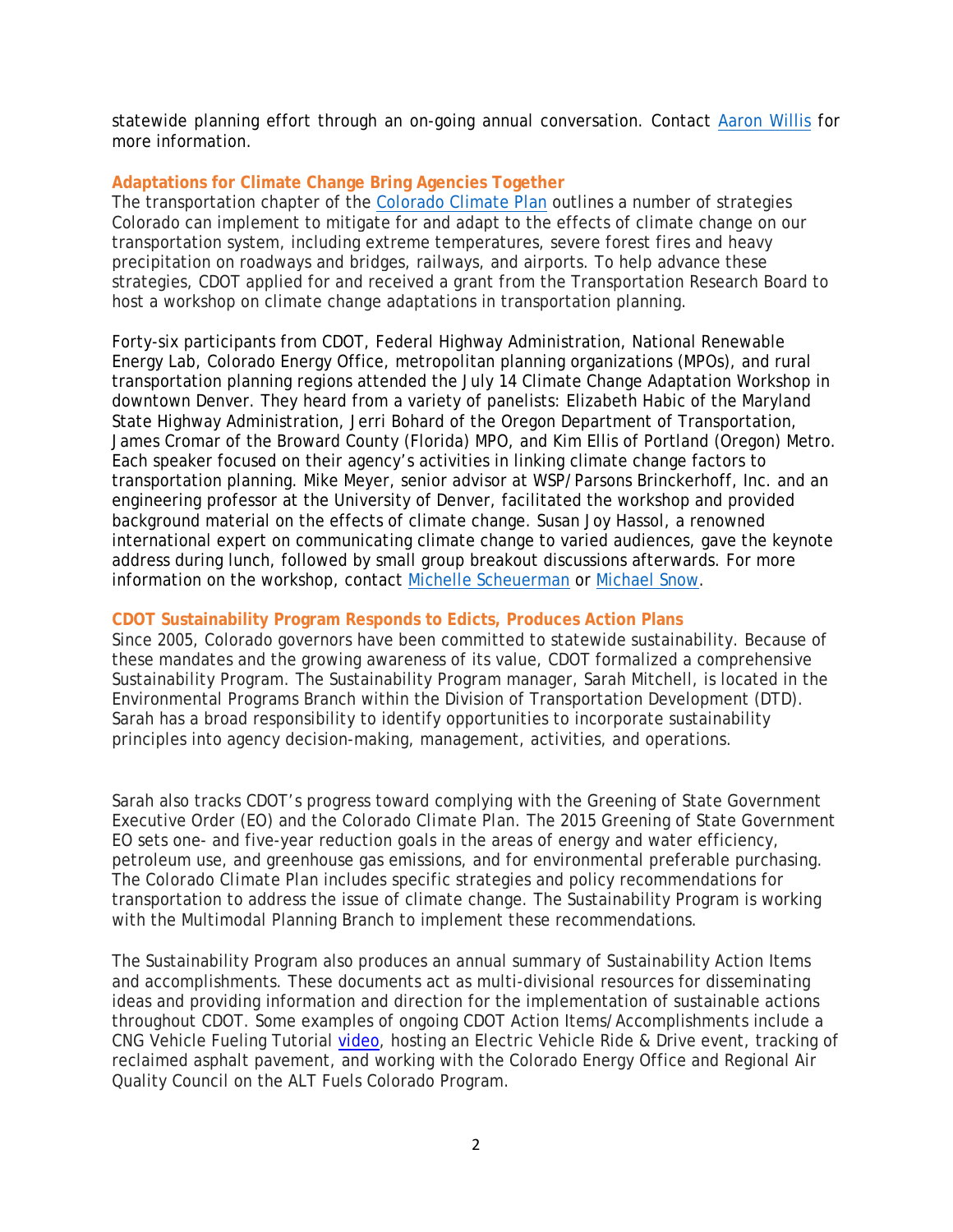Links to these documents and several others can be found on the CDOT Sustainability Program website at https://www.codot.gov/programs/environmental/Sustainability. If you have questions or want to learn more about CDOT's Sustainability Program, contact Sarah Mitchell.

### **CDOT Supports Federal Greenhouse Gas Regulation**

CDOT has gone on record supporting the federal government enacting a performance measure aimed at reducing greenhouse gas emissions from transportation. CDOT Executive Director Shailen Bhatt signed a letter addressed to the Federal Highway Administration (FHWA) in favor of a GHG measure; also signing the letter were California, Delaware, Minnesota, Oregon, Pennsylvania, Vermont, and Washington.

In addition, CDOT, the Air Pollution Control Division of the Colorado Department of Public Health and Environment, and the three largest metropolitan planning organizations in Colorado – Denver Regional Council of Governments (DRCOG), North Front Range MPO (NFRMPO), and Pikes Peaks Area Council of Governments (PPACG) - met Aug. 15 about the possibility of a federal GHG measure. All but PPACG favor a GHG performance measure. PPACG has an MPO GHG performance measure but doesn't support a federal measure. Each entity will submit comments separately due to time restrictions.

The letter that CDOT signed and the August 15 meeting were both in response to FHWA's issuance of a notice of proposed rulemaking seeking comment by Aug. 20 on whether and how the federal government should establish a carbon dioxide emission measure for on-road mobile sources. Responses were solicited to FHWA on Subpart H, *National Performance Management Measures to Assess the Congestion and Air Quality Improvement Program*. Although the rulemaking refers to greenhouse gases (GHG), it only targets one GHG, carbon dioxide.

Some submitted arguments in favor of establishing a carbon dioxide emission measure were that emissions inventories already exist and can be calculated more precisely with modeling and that it is time that federal regulations address GHG impacts of transportation in addition to air toxics (i.e., ozone and particulates). According to the notice of proposed rulemaking, GHG emissions from on-road sources represent about 23 percent of economy-wide GHGs in the U.S., but have accounted for more than two-thirds of the net increase in total GHGs since 1990, a time in which vehicle miles traveled increased by more than 30 percent. The increase in GHGs in the atmosphere is one of the contributors to climate change.

The American Association of State Highway and Transportation Officials (AASHTO) is sending a letter to FHWA opposing the imposition of a GHG measure. The majority of the states that have submitted comments to AASHTO oppose a greenhouse gas measure. Arguments against a federal carbon dioxide regulation include that developing a carbon dioxide measure would be inconsistent with the federal statute, which limits performance measures to those outlined in law; working with the National Highway Traffic Safety Administration and the U.S. Department of Transportation on future Corporate Average Fuel Economy standards would be more cost-efficient and effective; and application of a GHG measurement and targeting requirement is impractical and unwarranted.

# **Updates in Brief**

 **National Freight Networks / National Highway Freight Program** – DTD and Region staff are currently working with planning partners to identify corridors with freight